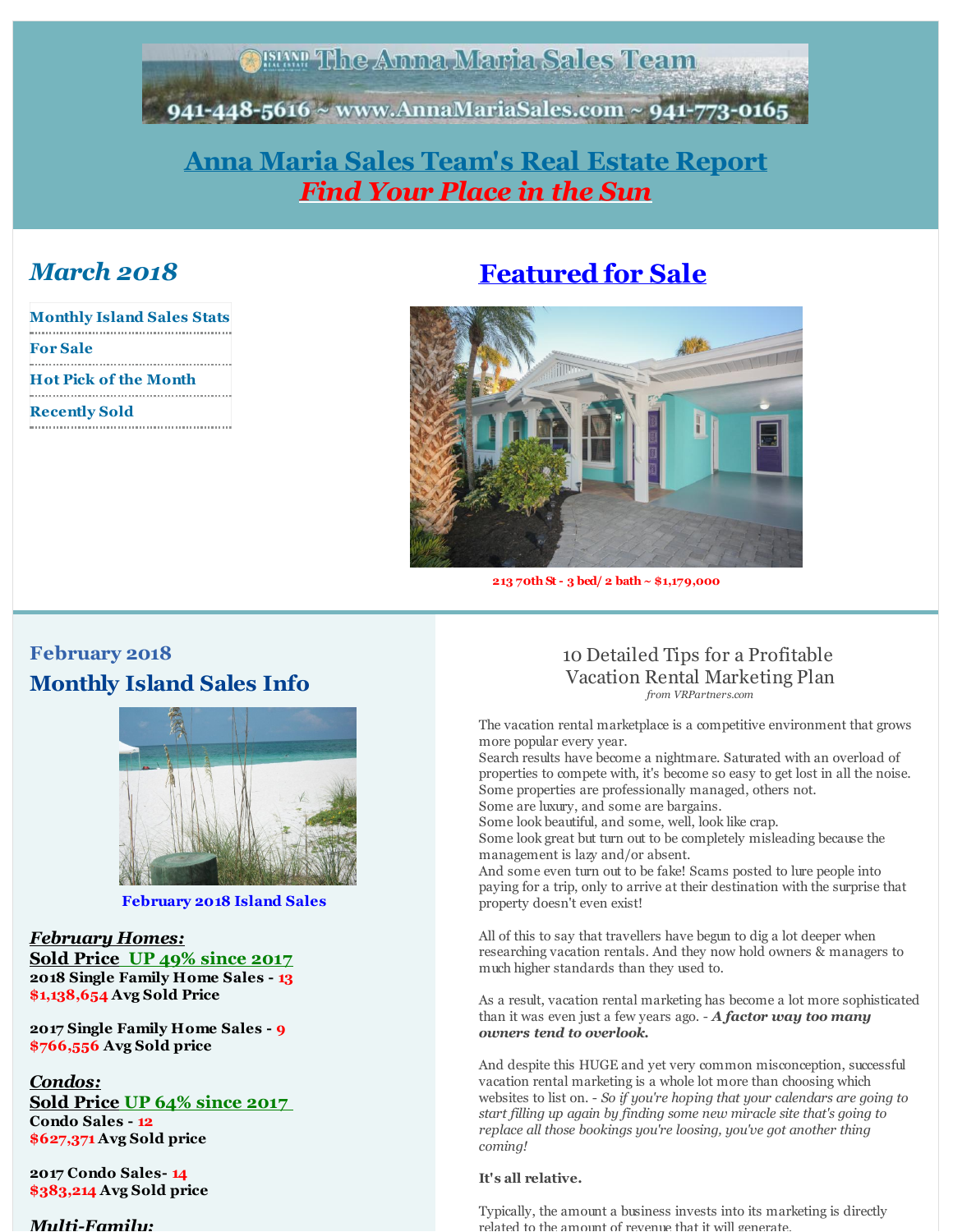*Multi-Family:* **Sold Price UP 18% since 2017 Multi-Family Home Sales - 3 \$848,150 Avg Sold Price**

**2017 Multi-Family Home Sales - 1 \$720,000 Avg Sold Price**

#### *Land:* **Sold 2 less properties than 2017 Vacant Land Sales - 0**

**2017 Vacant Land Sales - 2 \$769,500 Avg Sold price**



**Thinking about selling?** The market has appreciated! *If you bought just a few years ago*, your home may be worth more. We can provide information on *how*

*much your home is worth*. Call or email us, and we can discuss recent sales and pricing possibilities with you.

## **Anna Maria Sales Team's FOR SALE!**



**109 Mangrove Ave, Anna Maria**

**2 bed/2 bath Only 4 Houses to the Beach! \$649,000**

This charming 2 bed/2 bath classic cottage is a fantastic investment with all the amenities your vacation needs and an outstanding rental income! There is nothing to do but relax and go to the beach or go home and collect your check! These rarely available cottages each pay a portion of the expenses based on the individual ownership rate. This Anna Maria City gem has hardwood floors and an open kitchen, a new television this year, a new king size bed & refrigerator in 2017, new A/C & shower tiling in 2016, and new tankless water heater in 2015.

## **[...read](http://r20.rs6.net/tn.jsp?f=001l88MsaiA4C7efIWg2YIwx50fxzWvQwqU8TTemQ7e8rM53bOpUOJfZCxbIk1qjxdW4wYBVm38fYhTEq8oRTdypE0hBfEmx_N73saDdpX3qeUX5QbAAe6E85-geSfy2i3gEZEj4CUq7lwXFauIYPYmy1gjXVV1k7PGkQl0JlDpDgWlW5e4lMwDmR_1cgjuTrvXaXGJ3n2Yiaa2OXNeyRlbu3C77T6csFE5zo9FQdHz_AVsRrivVhmFhgB1gK1BpBvZ&c=&ch=) more here.**

related to the amount of revenue that it will generate.

i.e. Spend more  $\square$  make more  $\checkmark$  Spend less  $\square$  make less...

And your vacation rental business is no different.

So, if you're not able (or *willing*) to invest the money it takes, then you need to understand that your chances of achieving long-term success in this industry will unfortunately be slim to none.

*Don't shoot the messenger! We're only here to help.*

Ultimately, the choice is really up to you.

But one thing's for sure; if you properly implement these 9, very specific tips, not only will your bookings increase, but you'll also be well on your way to creating a self-sustaining & profitable vacation rental business for years to come.

Now, without further ado....

#### **LEVEL 1: ESTABLISHING THE FUNDAMENTALS OF A PROFESSIONAL VACATION RENTAL BUSINESS**

One of the biggest shifts we're seeing in the vacation rental industry today is a growing demand for professionally managed vacation rentals. Research shows that as much as 31% of travellers now prefer to book with professional vacation rental managers, stating word of mouth as a driving factor in exposing the perks of professional hospitality.\*

Some of the main perks assumed by travellers are were that professional owners offer better amenities (flat screen TVs, wireless Internet, etc...), better safety and security, and better customer service.

And what this basically means is that 1 out of every 3 travellers that finds your property(ies) will simply move on if you don't give them what their looking for; if don't fit their standards for professionalism. - Hence the higher standards we were talking about earlier...

So it should as no surprise that establishing yourself as a professionalbusiness is now the foundation required for a successful vacation rental marketing plan.

From the first moment the traveller finds your property, to the day they check out, and everything in between. The level of professionalism you demonstrate will be a critical factor in how much you can increase your bookings.

Great vacation rental owners & managers generate more repeat guests, more referrals, and more 5 star reviews. All of which makes closing new business that much easier, and not to mention, more frequent. And the first step to achieving these types of results is to do what most successful business do; to prioritize on building more value for your customers.

**Tip #1**. Bookings come easier and more often when value outweighs price. Ever heard the expression "Great products sell themselves" ? Well, it's true! At least to some degree anyway... Obviously everything needs a little push to get it out there, and standing out from the competition is a lot easier said than done. But the idea comes from the fact that people have a much easier time saying "YES" to a sale when the value outweighs the price.\* And the same applies to your vacation rental property(s); The more value you can offer potential guests, the easier it will be for you to attract bookings through your marketing efforts. There are three main ways to build value for your potential guests; 1 ) comfort and interior design, 2) quality of service, and

2) a GREAT guest experience

### **Building Value Through Upgrading Your Interior Design**

Without a good product that people actually want use, you're going to have a really hard time making sales.

And your property IS your product.

So it *should* go without saying, but if your decor is outdated and in obvious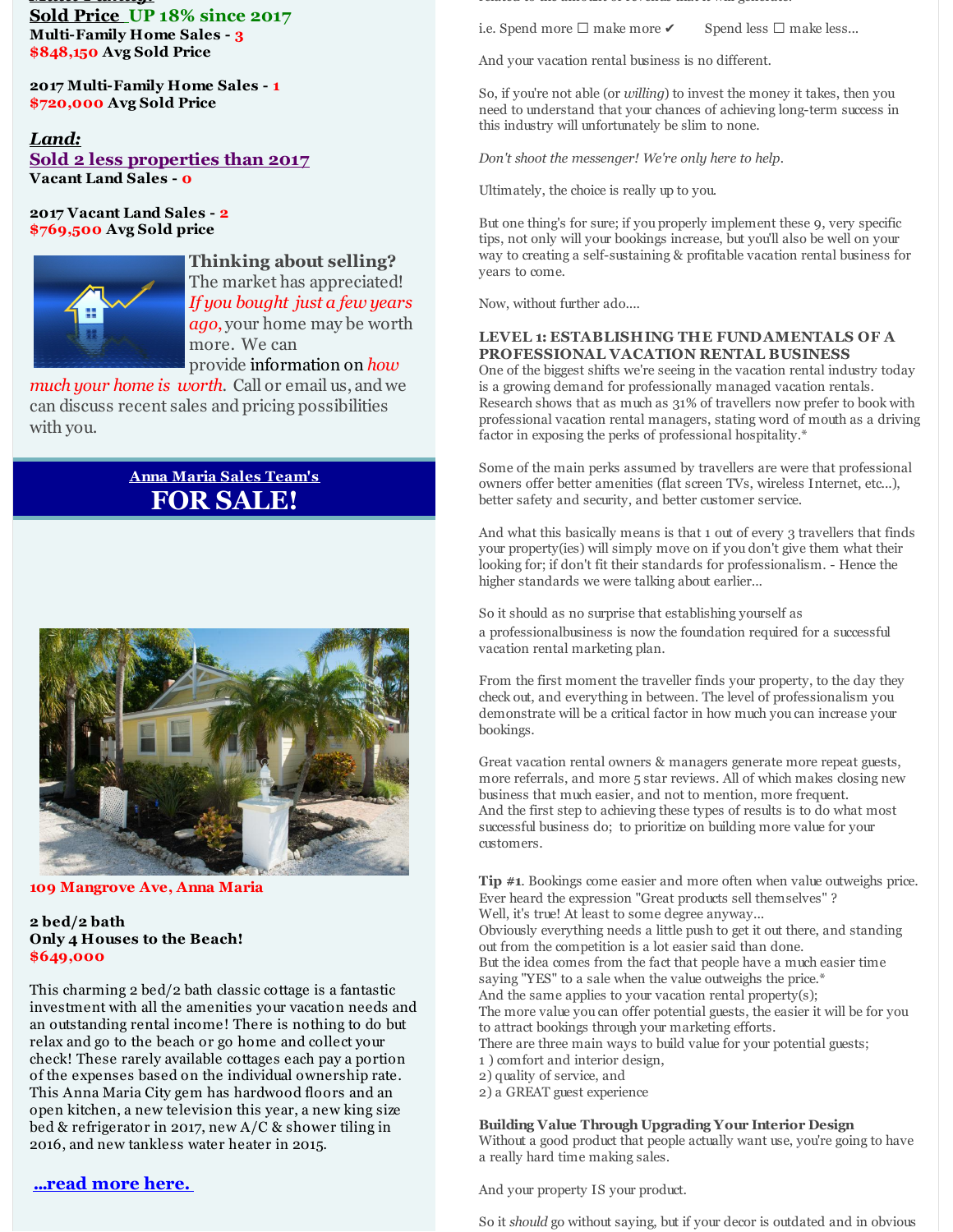

**2806 Ave E, Holmes Beach**

#### **4 bed/4 bath Gulf Front beach classic! \$2,399,000**

PRICE REDUCED!! Nestled on a quiet street in Holmes Beach, this Gulf front gem is an island inspired beach paradise. This popular rental has breathtaking views of the gorgeous Gulf of Mexico from both buildings. The single story beach front building with 2 bedrooms and 2 full baths has a fabulous screened porch to relax and enjoy your morning coffee, or your evening happy hour. Themaster bedroom has Gulf views from every angle, as do thedining room and family room.

**[...read](http://r20.rs6.net/tn.jsp?f=001l88MsaiA4C7efIWg2YIwx50fxzWvQwqU8TTemQ7e8rM53bOpUOJfZE92Bc_Ta2NJUdDFlCNdjhNWvaPwzdr_OshW6yMKWN03BnoFUMiPdCWWqtf2aco-aqAIV7XnFMkKuDUoFm7QCFg4A78Dvc4vnaVFm5b3rYBnrfibeWLURPaaQcyncgEHtY5EuX3YMLQvulqxYYqZNqWhH19DsglUCAn_zhdke8x2vmCA1upLTw2-6djp--zO0w==&c=&ch=) more here...**



Expert picks for great buys in today's market! **Contact Kathleen & Erin & Jason for more info today!**

## *Top Island Buys!*

**1. Renovated single family pool home close to beach! 2/2 ~ \$669,000**

**2. Large condo only a stone's throw to the beach! 2/2~ \$398,500**

**3. Single family home a block to beach! 2/1~\$439,000**

> **Anna Maria Sales Team's SOLD:**

need of an upgrade, you're going to have a hard time attracting bookings. No matter what you do and no matter how hard you try.

You want them to WANT to stay there, not just call you because everything else in the area is booked.

Shoddy patch jobs, unmatched furniture you've got stored in your garage, cheap smelly linens, leftover rag towels, etc... All things you'd probably never want to see in your own home, and should NEVER be part of your rental's decor. And besides, that kind of half-assed attempt is what creates the 1-2 star reviews that'll crush your business even before you get started. We're talking updated furniture & electronics, fully stocked kitchens, bathrooms and bedrooms, the works. You want to offer the beautiful & comfortable environment that potential guests can really see themselves enjoying, and then actually loving the comfort during their stay.

New furniture doesn't have to be expensive. You can literally perform miracles with a combination of IKEA, Craigslist, and a little paint. - *View some examples [here](http://r20.rs6.net/tn.jsp?f=001l88MsaiA4C7efIWg2YIwx50fxzWvQwqU8TTemQ7e8rM53bOpUOJfZCxbIk1qjxdWHyD2UMZxm08YgdTE8oCGEn64zsiDECMcIXNa_O_j57M1R2YXoi8q4gol7qpRNLSFngFkeglr03NH4pf70hgmR382rDJmS7nZi_HqYf_2Q4Lys7yDbWGWB_ZcXt2aHUOWiK-8tonneXjpbUgWFkwEXU5z2o9UHLKWVIMO5d-KXGNMduh940pKUHPzWYLnmsZLoWndQu7ltg8YZfDFhRoVrQe-Wnfm-mLZ&c=&ch=), and [here](http://r20.rs6.net/tn.jsp?f=001l88MsaiA4C7efIWg2YIwx50fxzWvQwqU8TTemQ7e8rM53bOpUOJfZCxbIk1qjxdWYbvlbTfXpqAfycMLajFQn0Jx1y2SBYiY_6lgBCi8UCe3kvUjmZvcOKYyyWD2NtiWc5aQ-Nh806HNgNT1l-2weL3TRmYjfRd9WQ6V3Bd_PtwL5ggJ5sd7rbzpyR062ov75BiZYrx7qfmgkcwhMtYNWF25ITAwW5Hs3VBibSkg33f6dkNdP4aV6HEQb7yQAQ_mcDwPaSs4C1FOY3L3D-jsPw==&c=&ch=).*

Not only will these sort of improvements help make you generate more bookings, but they'll add a lot more value to your property too. - It's winwin.

**Building Value Through Great & Transparent Customer Service** An updated interior design might be what helps to attract more new business, but great customer service is what helps close the deal.

**[CLICK](http://r20.rs6.net/tn.jsp?f=001l88MsaiA4C7efIWg2YIwx50fxzWvQwqU8TTemQ7e8rM53bOpUOJfZCxbIk1qjxdWxUiWwKpQ7RZrtH1k03okXpcAcuMa-Us_kBrCMlXd6UWcqNB_TGWmc60KKdrrVIofPD0nboWKcTn2K_zBvL_pao1WWHVFIdH4ZmviIztsjZsi1a5B0AhcTDECpCeUahFaudqGSS89fPqB3KcAWktKNO_P432Kq6cwN4gSSJhOTJ-OiGmOKoDTzLXHYmY6ZZeha8yOMZtb0fs=&c=&ch=) HERE** to continue to full article...

To purchase your place in the sun, contact theAnna Maria Sales Team today! The Anna Maria Sales Team Kathleen White & Erin Joy Heckler & Jason Hrnak [www.AnnaMariaSales.com](http://r20.rs6.net/tn.jsp?f=001l88MsaiA4C7efIWg2YIwx50fxzWvQwqU8TTemQ7e8rM53bOpUOJfZHpowYP8wUG78BA1j5dUDUFR4bUfYr0zfhEUAR7DKmCmPFAHrpLYxDYTODo_2Wf0fJfrC0FkpxcDNO6m4k0OjHX47wy1I_I9oNeswqdfklJFTKRMeEFl5ksNz0_1GBZ4Pw==&c=&ch=) Whether buying or selling, the Anna Maria Sales Team is here for all your real estate needs.

Kathleen White 941-773-0165 KWhite35@tampabay.rr.com Erin@IslandReal.com

Erin Joy Heckler 941-448-5616

Jason Hrnak 941-773-6572 JHrnak@gmail.com

# **[FEATURED](http://r20.rs6.net/tn.jsp?f=001l88MsaiA4C7efIWg2YIwx50fxzWvQwqU8TTemQ7e8rM53bOpUOJfZJeoPKWFi4uHt7KrCOE4Tyw5_e9IFR8Rl99C0pNugDlXAkAhS9jCjWQxeDcEO8_znh1RHvz7Scn2M61iKem8tZviHlX_6GmOz00BAdE2SJD1Jv3Xn_hHGCqwSzwxGL0Ip8beRu_eR_jypcY87VkkbHGQbEEFyP8SFkDpCv3vhEfcQxfBBx8LzGA=&c=&ch=) FOR SALE!**



**213 70th St ~ Holmes Beach**

**3 bed/2 bath** Fantastically Remodelled**! \$1,179,000**